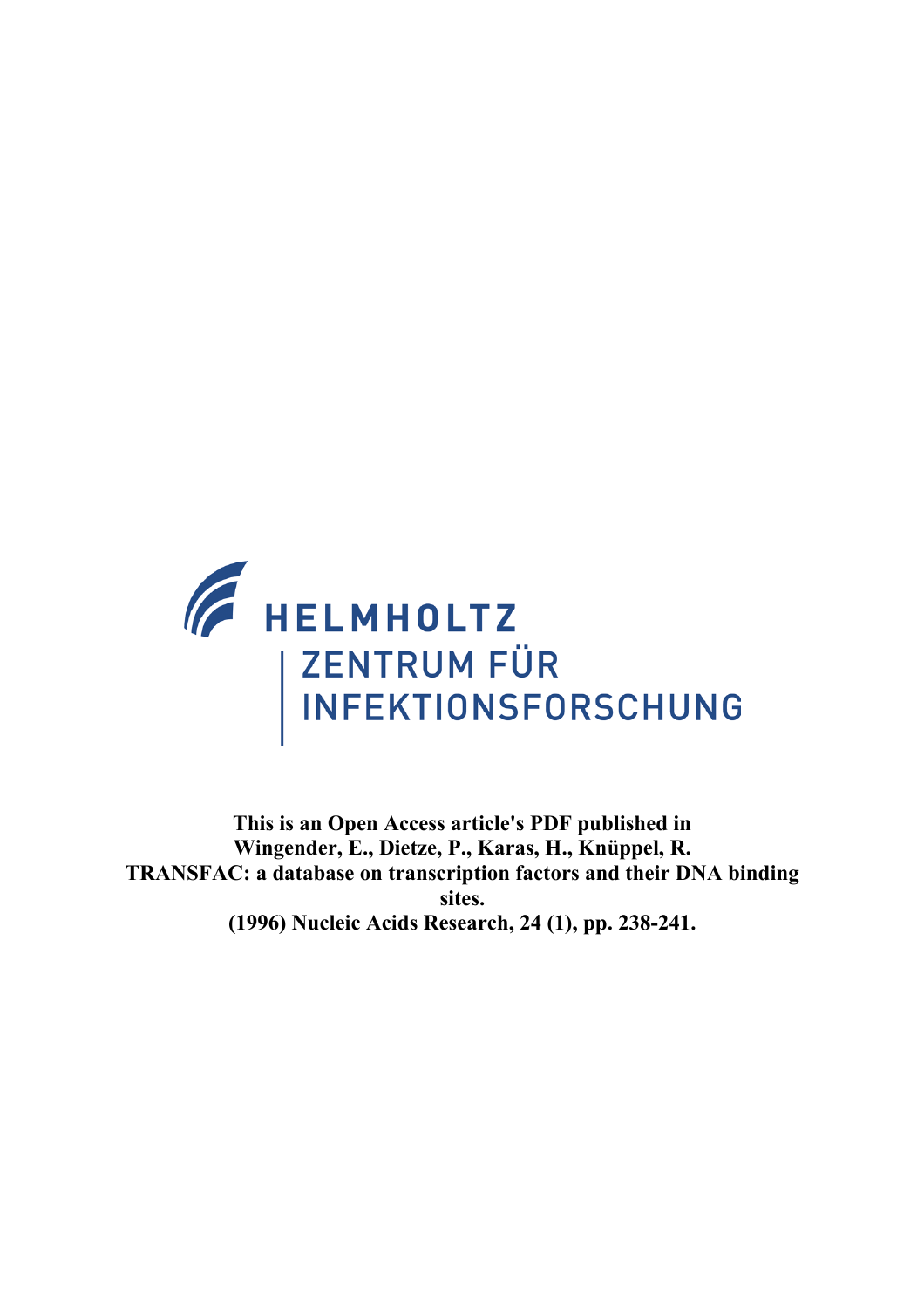# **TRANSFAC: a database on transcription factors and** their DNA binding sites

# E. Wingender\*, P. Dietze, H. Karas and R. Knüppel

Gesellschaft für Biotechnologische Forschung mbH, Department of Genome Analysis, Mascheroder Weg 1, D-38124 Braunschweig, Germany

Received September 5, 1995; Accepted October 2, 1995

## **ABSTRACT**

TRANSFAC is a database about eukaryotic transcription regulating DNA sequence elements and the transcription factors binding to and acting through them. This report summarizes the present status of this database and accompanying retrieval tools.

## **INTRODUCTION**

To render raw genomic sequence data into usable biological information requires a lot of experimental work and, thus, depends on additional data. However, there are efforts to circumvent this bottleneck of functional sequence analysis by developing sophisticated computational tools that allow to deduce biological function from mere DNA sequences. The function of genes is to code for specific products, but to know them and to predict their putative biological role is only half of the whole task. The other is to decipher the regulatory code, i.e. to disclose under which conditions this genomic information is expressed. Thus, studying gene expression mechanisms is one of the major tasks of todays molecular biology, giving an enormous and still increasing output of data. This amount of information can only be handled by storing it in an appropriate database system.

TRANSFAC is a database that collects data which are relevant for gene expression at the transcriptional level. Very early, several collections have been published describing transcription factors and the sequences they interact with  $(1-4)$ . Our own attempts started from a simple compilation of *cis*-acting DNA elements and the proteins (transcription factors) binding to them in two tables (5). From this it was obvious that this kind of data can be optimally managed by a relational model database as was realized for the first time for the Transcription Factor Database (TFD) by D. Ghosh  $(6,7)$ . For TRANSFAC, this was implemented after an electronically readable ASCII flat file version had been established  $(8,9)$ . We now present a survey about the progress of the TRANSFAC database, its content as well as the database management systems (DBMSs) which are presently available.

## **STRUCTURE OF THE DATABASE**

The basic mechanism of transcriptional control operates through sequence-specific interactions of a special class of proteins, the transcription factors, with relatively short DNA elements of  $\sim$  5–25 bp (10). When transferring this knowledge into an appropriate relational data model, information about the two basic constituents appears in two tables, SITES and FACTORS (Fig. 1). They are connected by a many-to-many relation since many sites can interact with several factors, and all known factors bind to more than just one site. The SITES table gives the position of a particular regulatory site, the gene this site belongs to, the biological species this gene has been derived from, and as a free text field some additional, unstructured information such as dissociation constants or inducibility by certain agents is included. The methods by which each regulatory site has been identified are connected since they give a hint on the reliability of this characterization and on the stringency of the sequence displayed. This is also reflected by an assigned 'Quality' parameter (see below). Moreover, published regulatory sites have been identified as being functional in a specific cellular context, therefore information about the cell lines used is given as well. These data are stored in two separate tables, METHODS and CELLS, both of which are linked to SITES (Fig. 1). Similarly, the sequences of the sites are stored in a separate connected table, since some sites may comprise more than one binding sequence, depending on the methods applied. Wherever possible, each sequence is individually linked to the EMBL data library. It has been inserted for users who are interested in the sequence context of a single site. These properties and links are only partially applicable to synthetic sequences and consensus sequences in IUPAC nomenclature which are also part of the SITES table.

The FACTORS table describes the properties of individual transcription factors: the biological species they have been obtained from, any known cell specificities, and data about their size, structural and functional properties. The content of the two latter fields is unstructured information which is stored as plain text. Connected to FACTORS are tables with the synonyms and with interacting factors. The latter is important since most transcription factors act as homo- or heterodimers, the kind of partner frequently determining the biological effect.

We have started to assign 'qualities' to the DNA-protein interactions described in TRANSFAC. They define matrix descriptions according to the stringency of the underlying experimental data. e.g., the least quality of 5 is given to mere *bona fide* elements, while the highest quality of 1 is assigned to protein–DNA contacts for which binding of pure factor has been demonstrated in vitro and for which functional importance has been demonstrated, e.g. by

<sup>\*</sup> To whom correspondence should be addressed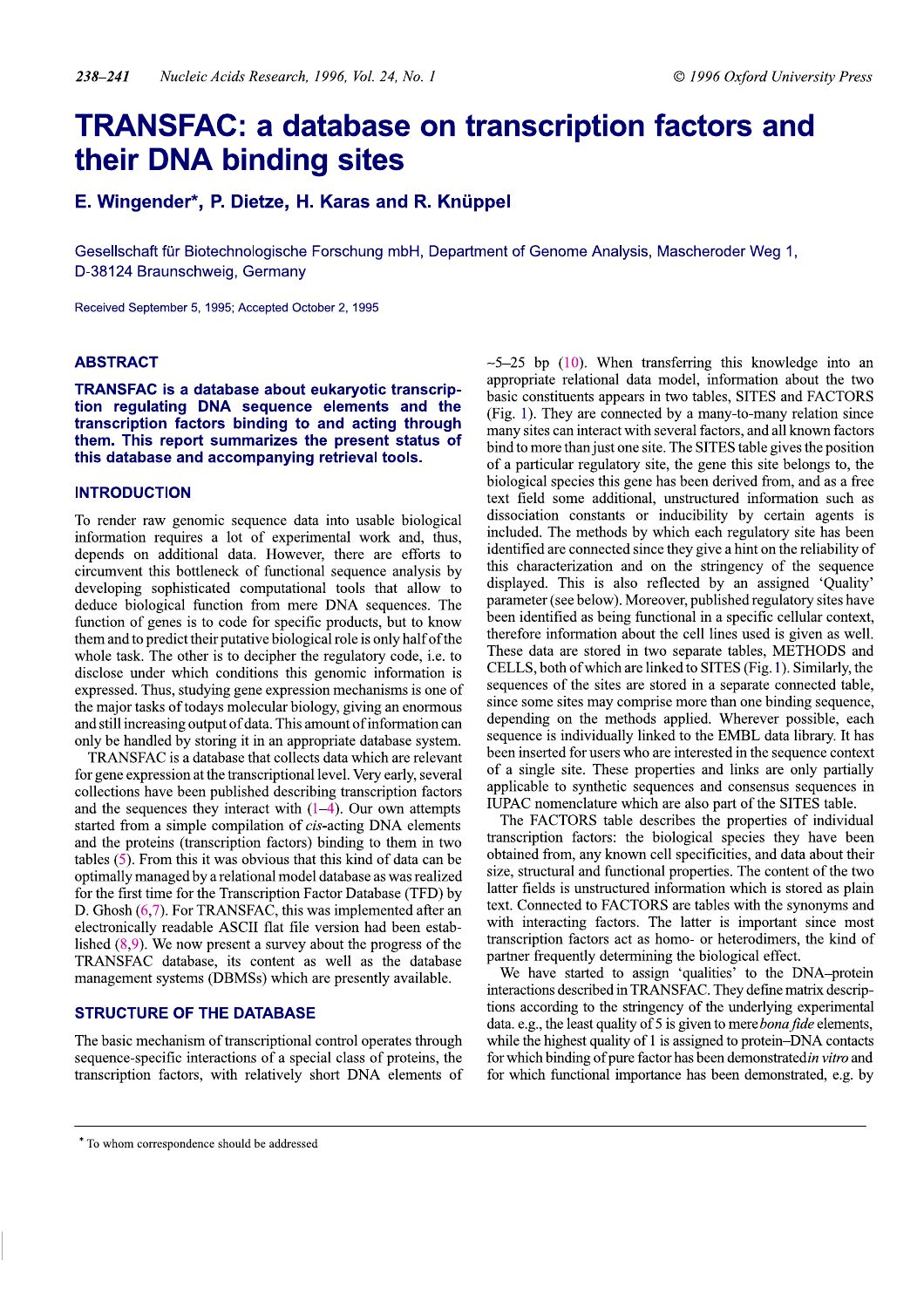

Figure 1. Structure of the TRANSFAC database. Shown is the basic schema of the relational model. Double arrowheads on either side indicate many-to-many relations, one single and one double arrowhead represent one-to-many relations. Black arrows indicate relations which are implemented in release 2.4, those in light grey will appear in release 2.5. The tables indicated by white boxes are genuine TRANSFAC tables, the dark boxes represent tables with externally generated data or external databases.

cotransfection studies of the element in front of a reporter gene and an expression construct of the factor. These 'qualities' are included in the linking table between SITES and FACTORS.

Additionally, cumulating tables have been placed above both SITES and FACTORS. Thus, in most transcription factors known and cloned up to now, distinct DNA-binding motifs such as basic domain-leucine zipper (bZIP) or ets-domains can be detected. Information about the blueprints of these domains is contained within the CLASS table to which many factors entries have now been linked. Each genomic site within the SITES table can be assigned to a gene and therefore has been linked to an entry of the new GENE table (appearing first in release 2.5). In future, it will provide a link to TRRD (Transcription Regulatory Region Database). This database is presently under development at the Institute of Cytology and Genetics, Novosibirsk, Russia, and will be available in the near future. It provides information about the global features of regulatory regions at the different levels of their organization (whole gene, promoters/enhancers, composite elements, individual sites)  $(11)$ . In fact, the GENES table will be common to both databases.

Also connected to FACTORS are tables with primary as well as secondary data describing the DNA-binding profiles of transcription factors. The MATRIX table comprises nucleotide distribution matrices which may have been obtained by random selection and amplification procedures (primary data) or which have been constructed from compiled sites (secondary data).

Some matrices have been derived from aligned TRANSFAC sequences, classified by the (least) quality of the elements used (realized for the first time in release 2.5). These matrices can be used for scanning genomic sequences for potential transcription factor binding sites with higher reliability than simple IUPAC string searches  $(12)$ . Similarly, the CONS table contains consensus descriptions as they are constructed by the program ConsIndex and can be used by the ConsInspector routine for sequence analysis (13).

In the relational model, the literature references are provided by a separate table which is connected to SITES, FACTORS, CLASS, and MATRIX (Fig. 1). The content of the individual tables is shown in Table 1.

The most commonly used version are the widely distributed ASCII flat files which are organized in a manner similar to the EMBL data library. In contrast to the relational model shown in Figure 1, they comprise only five files harboring the data about sites, factors, class, matrices and cells. For the sake of clarity, the references had to be included into these tables, although this produces considerable redundancy. Moreover, the sequences of the sites and the methods which led to their identification have been integrated into the SITES file, and the cross-references to external databases are displayed in the DR lines of SITES and FACTORS. The cross-links between the different TRANSFAC tables are included in the form of the accession numbers and identifier of the linked entries.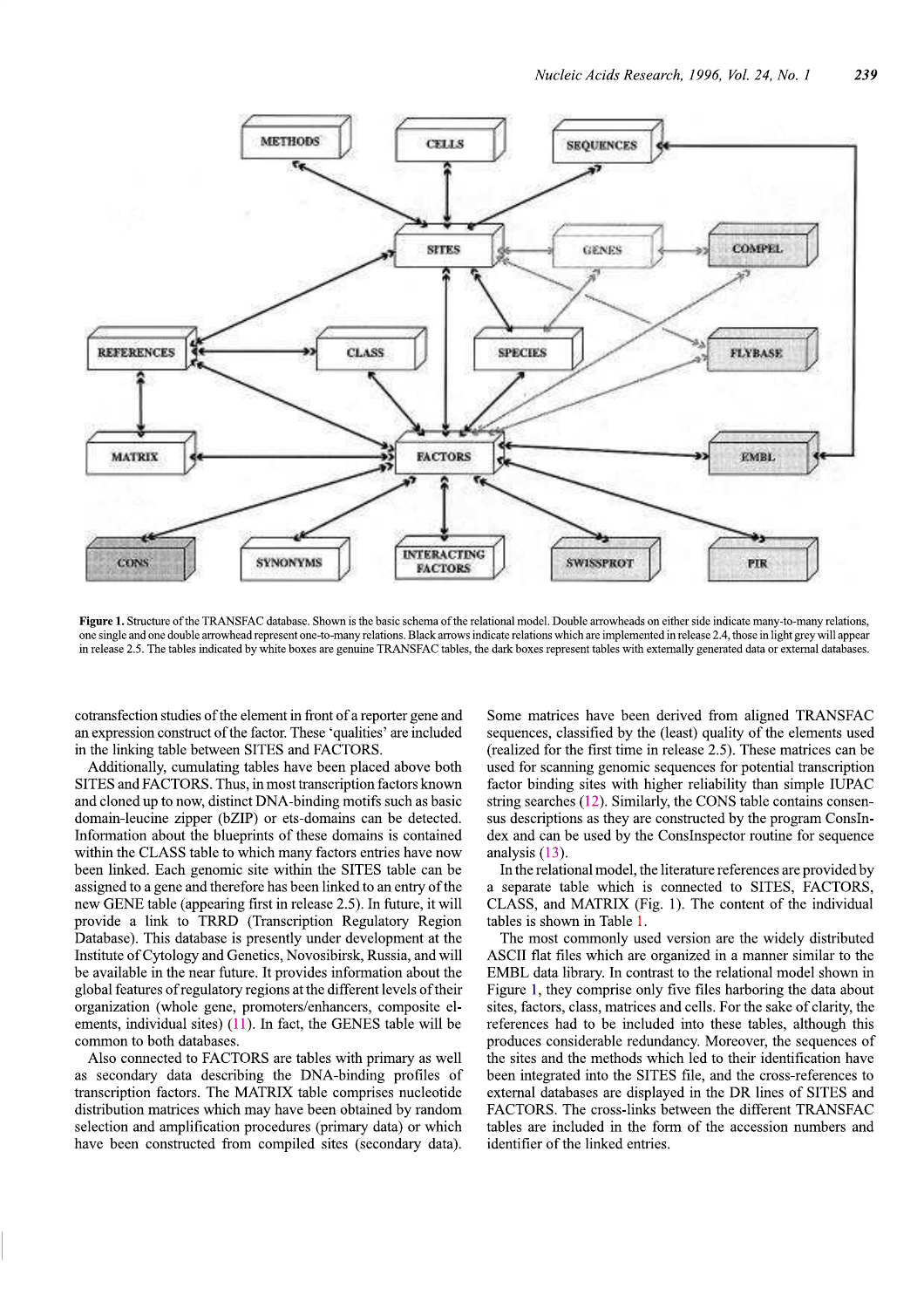| <b>Table 1.</b> Content of the TRANSFAC tables |  |  |  |  |  |  |  |  |
|------------------------------------------------|--|--|--|--|--|--|--|--|
|------------------------------------------------|--|--|--|--|--|--|--|--|

| Table                         | Entries |
|-------------------------------|---------|
| <b>SITES<sup>a</sup></b>      | 4304    |
| FACTORS <sup>b</sup>          | 1544    |
| <b>CLASS</b>                  | 27      |
| <b>MATRIX</b>                 | 169     |
| <b>CELLS</b>                  | 816     |
| <b>METHODS</b>                | 52      |
| <b>REFERENCES<sup>c</sup></b> | 3130    |

<sup>a</sup>These sites comprise 4042 sequences, among them are 316 artificial (synthetic) sequences and 224 entries with 239 consensus sequences in IUPAC nomenclature; there are 4055 assignments to entries of the EMBL data library

 $b610$  factor entries possess a CLASS assignment; moreover, there are 1014 links to the EMBL dl, 520 to SwissProt, and 514 to PIR.

<sup>c</sup>Only references that are linked to either SITES, FACTORS, CLASS or MA-TRIX have been counted.

The WWW version has been derived from the ASCII flat files. The main difference is that the references are not included but are connected through active hypertext links. The interconnections between TRANSFAC tables can likewise be activated as is the case for links to entries of the EMBL data library, SwissProt database and PROSITE database and document entries.

## **DB** interconnectivity

TRANSFAC contains cross-references to the EMBL data library and to the SwissProt database (name and accession number). Both databases have inserted pointers to TRANSFAC entries as well. Mutual cross-referencing has also been established with Flybase entries, either from SITES to regulatory regions of genes or from FACTORS to genes encoding them. These references will be included first in TRANSFAC release 2.5. Where appropriate, FACTORS entries are also linked to PIR, and most CLASS entries point to the PROSITE database.

It has been pointed out above that the GENES table provides a link to TRRD. The second level in the regulatory hierarchy displayed by TRRD are composite elements, which are synergistically or antagonistically acting combinations of single elements revealing a novel regulatory quality. Data about these kind of elements are provided by the database COMPEL  $(11)$ . To enable retrieval of information about the transcription factors binding to these composite elements, COMPEL has been linked to FACTORS.

#### **Browsing tools for the TRANSFAC database**

In addition to the Transfac Retrieval Programs (TRPs, see below and ref. 14), we have developed Tiny TRP as a tool that enables the user to browse the various TRANSFAC ASCII flat files under Windows. The links between the tables are modeled as hypertext links. Tiny TRP also allows some very basic searches in the tables using an index system which is similar to that of the EMBL data library. We intend also to implement access to connected entries of the external databases.

The sequence elements compiled by the SITES table are also available in a format to use them with the findpattern program of the GCG program package. Five separate tables are provided that comprise the consensus sequences in IUPAC designation, artificial sequences, sites from arthropoda genes, the plant and fungi elements, or all the rest (mainly vertebrates). To facilitate retrieval of additional information about the TRANSFAC sites which matched, we developed the program 'tfex'. It enables the user to retrieve the complete SITES entries or a set of selected fields of these entries according to their ID which appear in the findpattern output.

The tools mentioned operate with the ASCII flat files. To provide the user with the full functionality of a relational database, we developed some database management systems (DBMS) which are freely available as well. They have been designated TRANSFAC Retrieval Programs, TRPs. One of them, a network model DBMS (TRPrai), has been described previously (14). It runs under MS DOS and VMS. A relational model DBMS, TRPox, has been developed using Paradox<sup>TM</sup> (Borland) running under Windows. A third, and maintained, version, TRPro, has been established using FoxPro<sup>TM</sup> (Microsoft); here, PC Windows and MacIntosh versions are available. They provide full SQL functionality for complex retrieval problems.

Up to now, only the TRPrai version offers connection to the EMBL data library and to the SwissProt database enabling the user to retrieve complete entries of these databases starting from any TRANSFAC entry. Moreover, the sequence analysis program ConsInspector  $(13)$  can be invoked. TRPox includes a simple pattern search routine which also uses degenerate IUPAC strings. The results are graphically displayed and listed optionally.

## **FUTURE PROSPECTS**

There are some extensions of the database which have to be done in the future. First of all, enhanced cross-referencing between databases is required to construct a well-working net of information resources for molecular biologists. For instance, pointers to EPD have to be included into TRANSFAC.

Some other changes, however, will require a change in its structure. To improve the access to transcription factor data, we shall abstract relevant information from biological species redundancy in a 'factors summary table' where data about obviously identical (or strictly orthologous) factors are accumulated. This will be the first step towards a systematic factor classification we are preparing.

Finally, we intend to link the relational and the WWW version of the database to a more comprehensive sequence analysis program package which includes pattern matching routines (involving genomic sites as well as IUPAC consensus strings), matrix search routines  $(12)$  and the ConsInspector program  $(13)$ .

## **ACCESS TO THE TRANSFAC DATABASE**

The TRANSFAC database is accessible as ASCII flat file. It is distributed in this format on the CD ROM of the EBI along with the EMBL data library or can be downloaded by anonymous ftp from ftp.gbf-braunschweig.de (IP 193.175.244.2) or from ftp. ebi.ac.uk. Moreover, there is access through WWW either directly (http://transfac.gbf-braunschweig.de) or through database access networks such as SRS (http://www.embl-heidelberg.de/srs/srsc) WebDBGET (http://www.genome.ad.jp/htbin/  $(15, 16)$  $\alpha$ bfind transfac). The browsing tools can also be obtained at the above-mentioned ftp site.